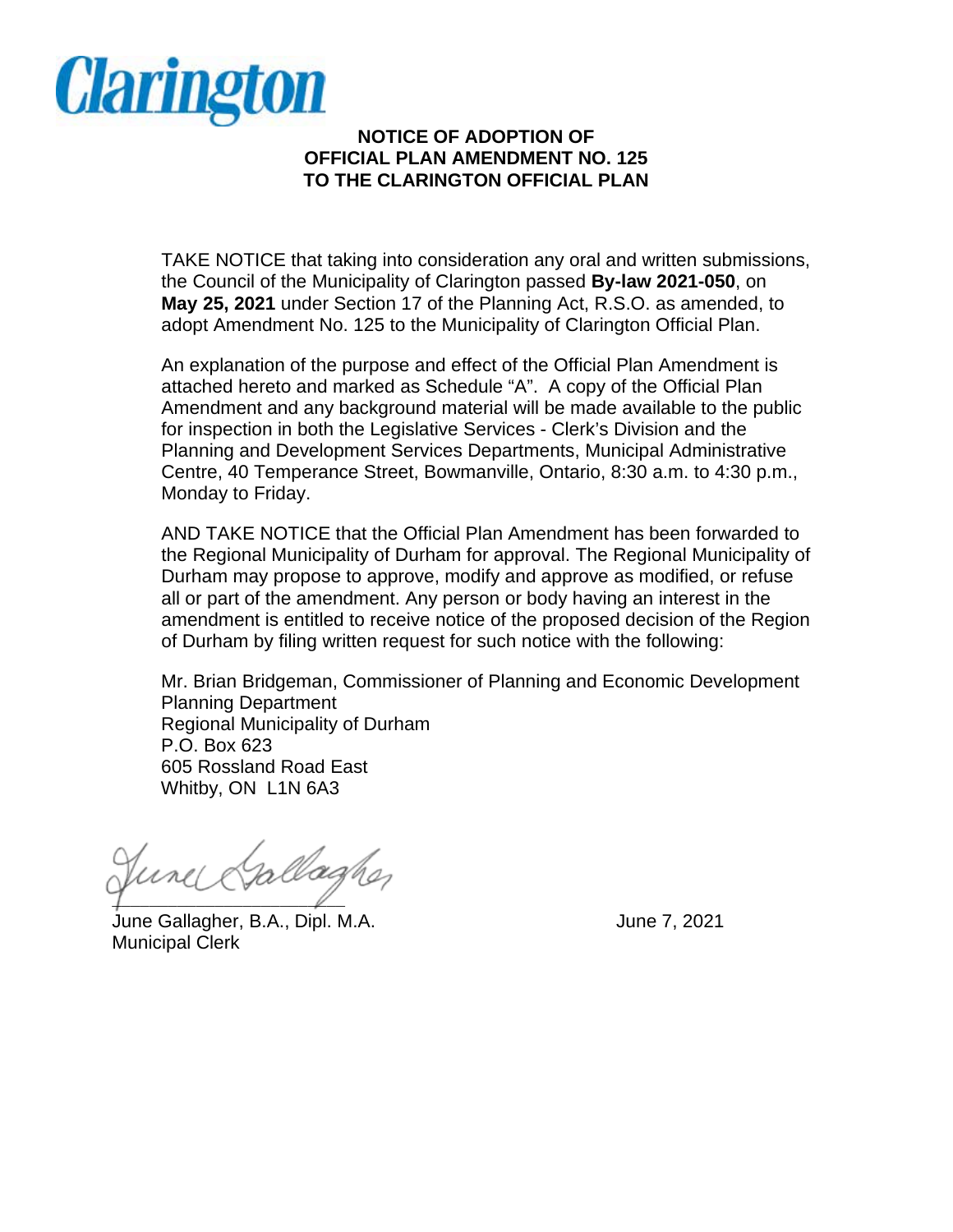## **SCHEDULE "A"**

 Purpose and Effect of Official Plan Amendment Number 125 to the Clarington Official Plan

 Bayview Secondary Plan area, both in the already built **Purpose**: The purpose of this Amendment is to create a planning framework that will facilitate the development of a complete community in the neighbourhood to the north, and in the unbuilt area to the south

> This initiative complements the Official Plan principle of promoting higher densities and a mix of uses in the north, and the principle of promoting a diversity of housing types and tenures in the south, as well as promoting sustainable design throughout the Secondary Plan area

 Courtice. At this time, land uses, built form and density for the update to the Southwest Courtice Secondary Plan in anticipation of Update was initiated with the engagement of Urban Strategies Inc. in development with protecting natural heritage. In support of the key **Basis: I**n 1996 a Neighbourhood Plan was first adopted for Southwest northern portion of the study area were identified. The southern portion of the Plan required service from the Courtice Trunk Sewer and was left as "Future Urban Residential". The Region of Durham later began the process of extending the Courtice Trunk Sewer, and in early 2018 a landowner group approached staff to initiate an the southern lands being serviceable. In June 2018, staff recommended that the Municipality proceed with updating the Southwest Courtice Secondary Plan. The recommendation was approved by Council, and the Southwest Courtice Secondary Plan December 2018. Before secondary plans in south Courtice could advance, detailed ecological information was required to balance principles of sustainable development and ecosystem integrity in the Official Plan, the Robinson Creek and Tooley Creek Subwatershed Study was commissioned in 2017. Accordingly, this Secondary Plan update intends to implement the recommendations of the Robinson/Tooley Creek Subwatershed Study. This Amendment is based upon the study team's analysis and an extensive public consultation process which included an open-house-style Public Information Centre in June 2019, a stakeholder workshop that included all Update-area landowners and agencies in early October 2019, and a second open-house-style Public Information Centre later in October 2019.

> The background reports below provided direction to the policies included in the Secondary Plan. The list of reports is as follows: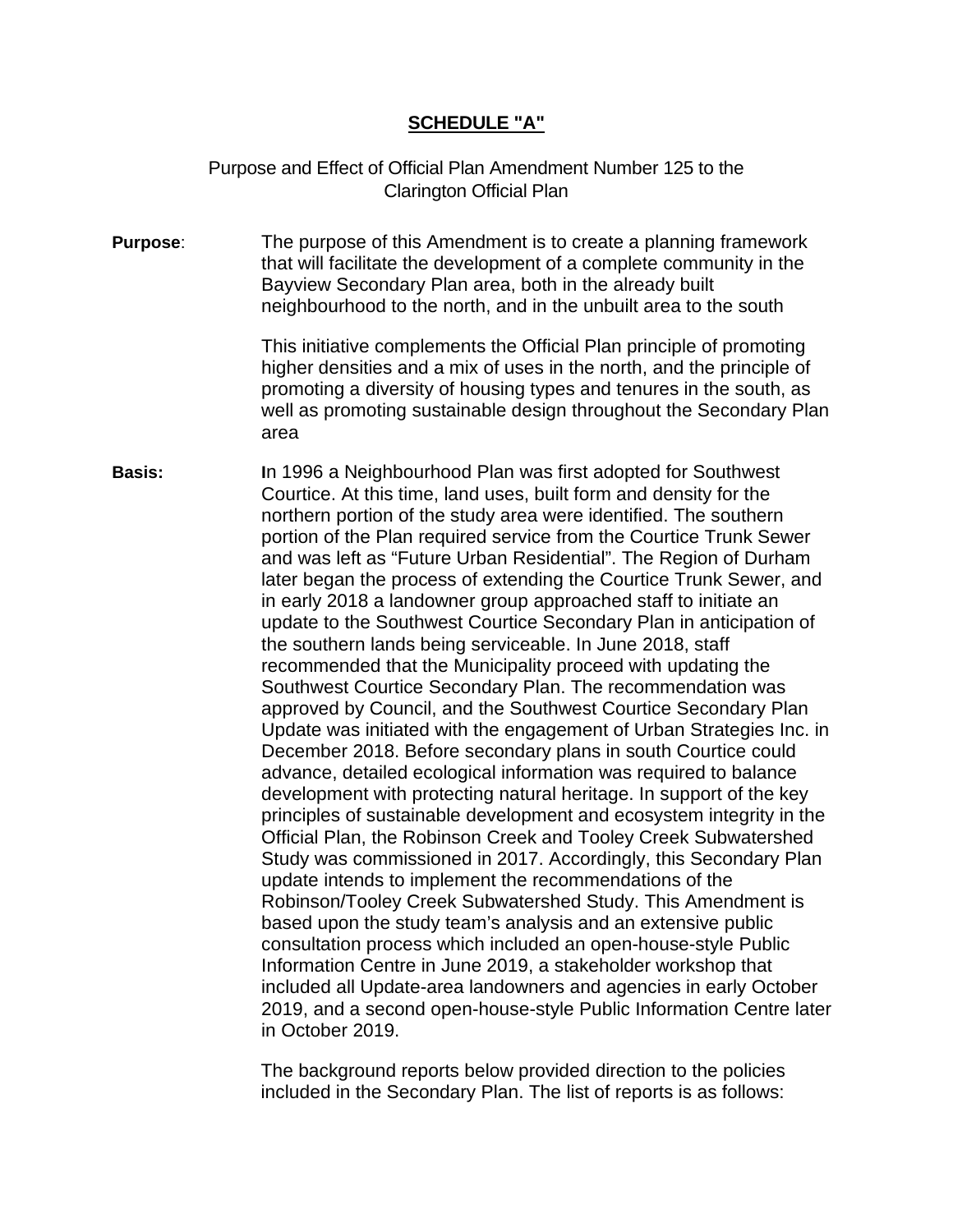- Stage 1 Summary Report
- Stage 1 Summary Report Appendices
	- o Public Meeting #1 Consultation Summary
	- o Cultural Heritage Assessment Report
	- o Stage 1 Archaeological Assessment Report
	- o Transportation Impact Assessment Report
	- o Servicing, Existing Conditions, Opportunities and Constraints Report
- Stage 2 Summary Report
- Functional Servicing Report
- Transportation Impact Assessment
- Planning Rationale Report

 Robinson Creek in the east, the CP rail corridor and Highway 401 in the extreme west edge of the Municipality of Clarington. The City of **Effect:** The effect of this Amendment is to add the Southwest Courtice Secondary Plan to the Clarington Official Plan. This Amendment applies to a 216-ha area bounded by Bloor Street in the north, the south, and Townline Road South in the west. The subject lands are entirely within the Courtice urban area boundary and located at Oshawa is located immediately to the west of the Secondary Plan area. This update replaces the previous Southwest Courtice Secondary Plan that was originally approved in 1336.

File Number: COPA 2020-0003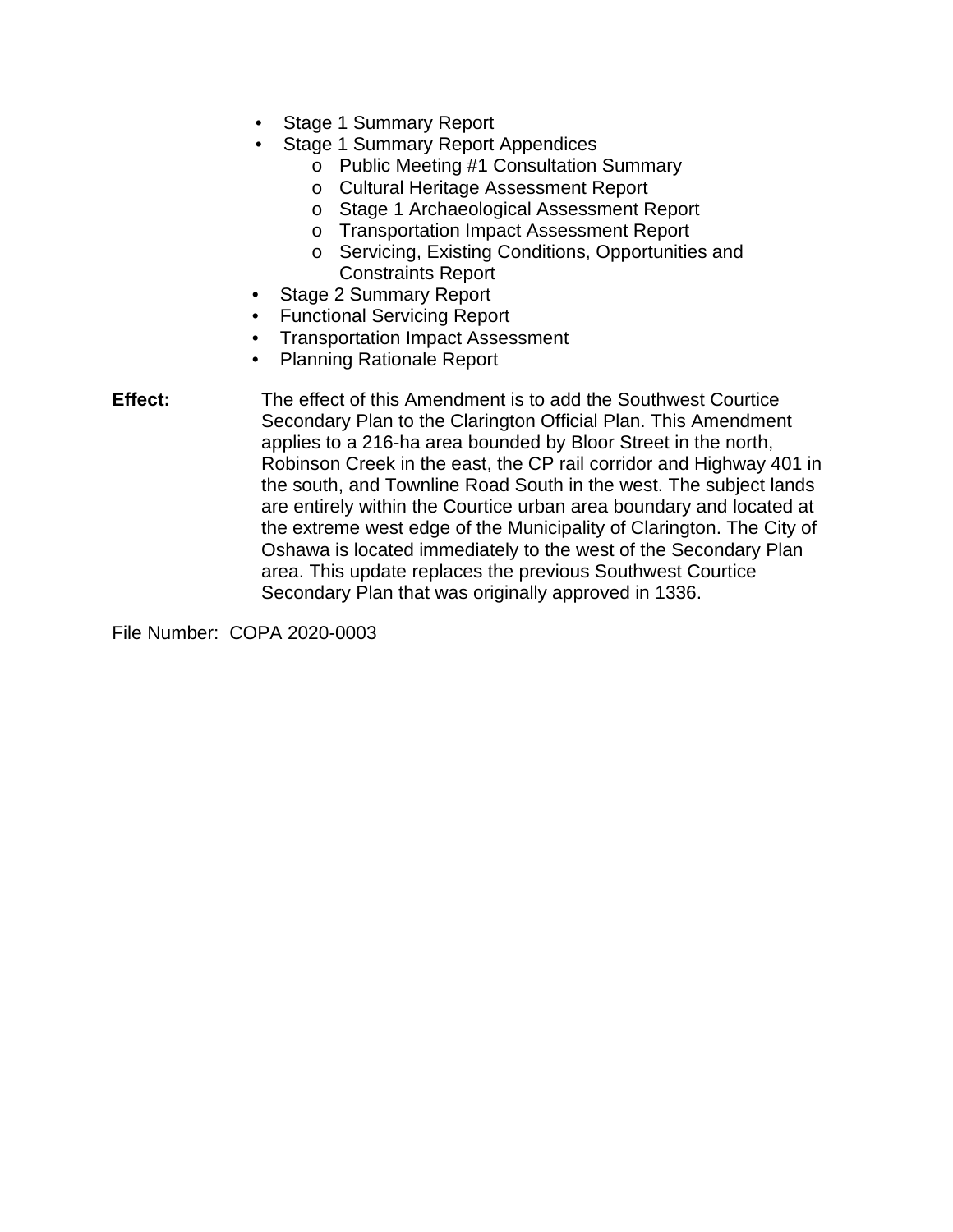



If this information is required in an alternate format, please contact the Accessibility Co-Ordinator at 905-623-3379 ext. 2131

June 7, 2021

Brian Bridgeman, Commissioner of Planning and Economic Development The Regional Municipality of Durham \*\*VIA Email: [planning@durham.ca](mailto:planning@durham.ca)\*\*

Dear Mr. Bridgeman:

**Re:** Southwest Courtice Secondary Plan – Recommendation Report to Official Plan Amendment 125

**File Number:** [PG.25.06](https://PG.25.06)

Please be advised you are receiving this notice from the Municipality because you own land within the Southwest Courtice Secondary Plan, or you have requested to be added to the interest parties list so you can continue to receive information about this project.

The below Resolution and the Notice of Adoption (on the reverse) means that Clarington Council has adopted the Southwest Courtice Secondary Plan and will now be forwarded to the Region of Durham for final approval.

At a meeting held on May 25, 2021, the Council of the Municipality of Clarington approved the following Resolution #PD-156-21:

That Report PSD-027-21 be received;

That Official Plan Amendment 125 (OPA 125) to include the Southwest Courtice Secondary Plan in the Clarington Official Plan be adopted;

That upon adoption by Council, the Southwest Courtice Secondary Plan be implemented by Staff as Council's policy on land use and planning matters and through the capital budget program;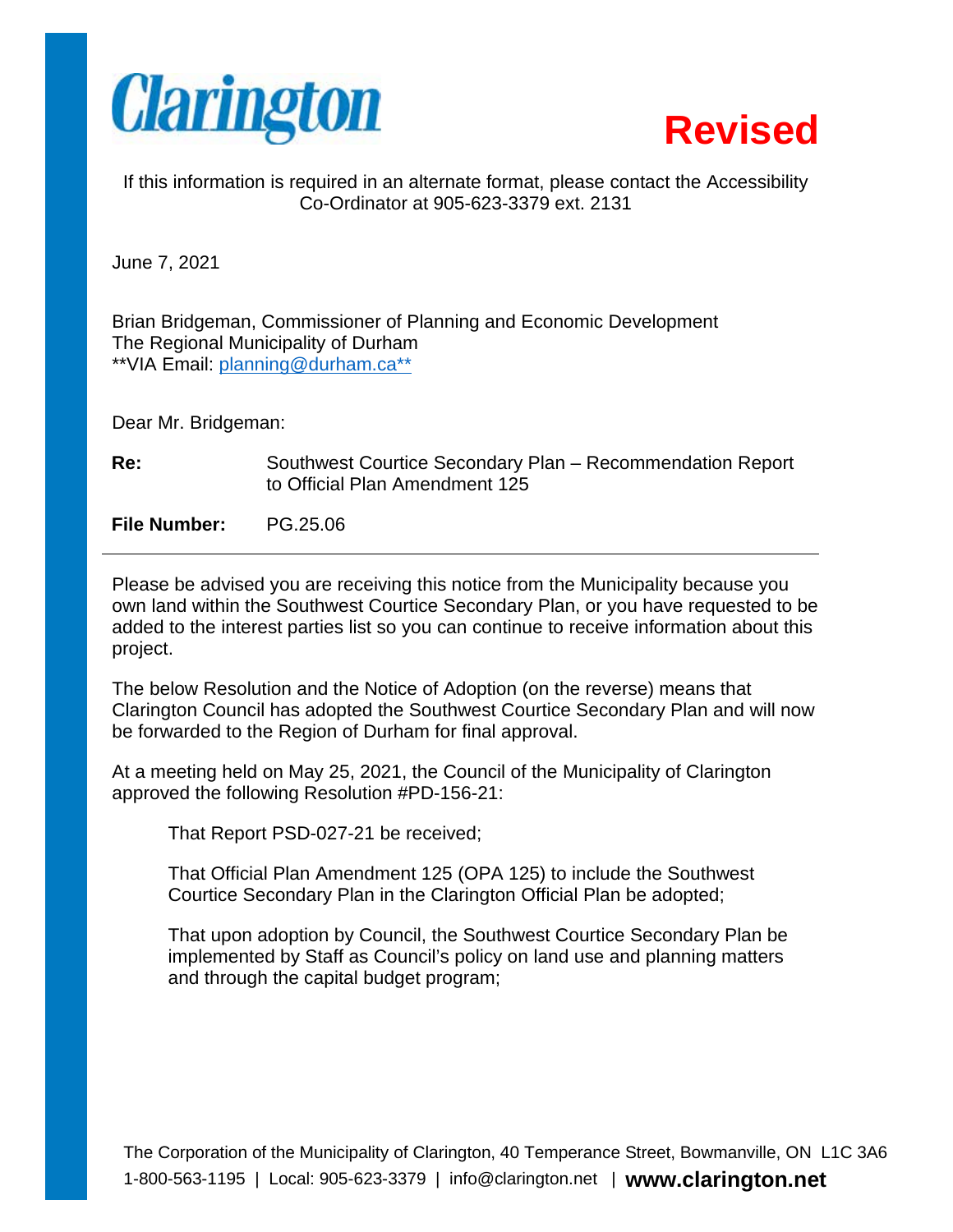That the Director of Planning and Development Services be authorized to finalize the form and content of OPA 125, the Secondary Plan and the Urban Design and Sustainability Guidelines resulting from Council's consideration, public participation, agency comments and technical considerations;

 Conservation Authority, and the Municipality, shall submit a detailed Trail and That, at the time of the first development application and as part of a complete application, the applicant(s), working together with the Landowners Group, the Active Transportation Plan which is to include: trail locations/designs, bike lanes, multi-modal pathways and any other necessary active transportation elements and any associated background reports, all to the satisfaction of the Municipality, in order to achieve the goal of connectivity to the Courtice waterfront for active transportation. This will include if necessary, a multi-use path abutting Prestonvale Road, and east to Courtice Road along the extended Townline Road;

That the Urban Design and Sustainability Guidelines appended to the Secondary Plan be approved and be used by staff to guide development applications and public projects;

That the Director of Planning and Development Services be authorized to execute any agreements to implement the Secondary Plan once adopted by Council;

That OPA 125 be forwarded to the Region of Durham for approval;

That Council close the unopened road allowance legally referred to as:

Firstly: Part of the road allowance between Lots 34 and 35, Con 1 (Darlington), now Part 1 on 40R-31088, Municipality of Clarington;

 Secondly: RDAL BTN LTS 34 & 35, Con 1 (Darlington) btn Hwy 401 & d502897; Municipality of Clarington;

That the unopened road allowance portions be conveyed to the contiguous landowners for an equivalent amount of land from the developers including (if necessary, based on the required noise studies) a land exchange of the municipal right of way to provide additional noise buffering beyond the minimum 30 metres along the southern boundary of the medium density block proposed on the cemetery lands; and